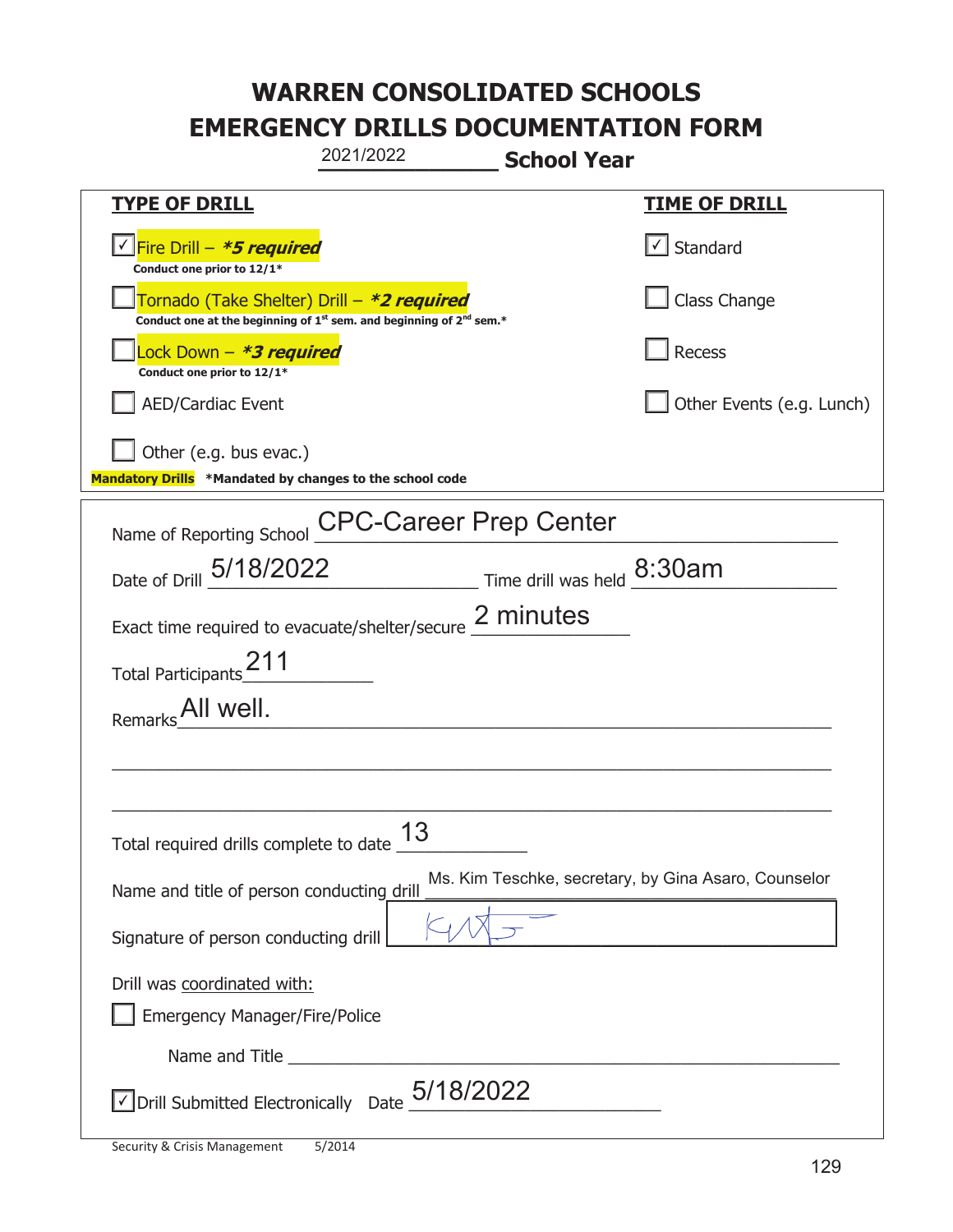|                                                                                    | 2021.22                                                                                     | <b>School Year</b>           |                               |
|------------------------------------------------------------------------------------|---------------------------------------------------------------------------------------------|------------------------------|-------------------------------|
| <b>TYPE OF DRILL</b>                                                               |                                                                                             |                              | <b>TIME OF DRILL</b>          |
| Fire Drill - *5 required<br>Conduct one prior to 12/1*                             |                                                                                             |                              | Standard                      |
| Tornado (Take Shelter) Drill – *2 required                                         | Conduct one at the beginning of 1 <sup>st</sup> sem. and beginning of 2 <sup>nd</sup> sem.* |                              | Class Change                  |
| Lock Down - *3 required<br>Conduct one prior to 12/1*                              |                                                                                             |                              | Recess                        |
| <b>AED/Cardiac Event</b>                                                           |                                                                                             |                              | Other Events (e.g. Lunch)     |
| Other (e.g. bus evac.)<br>Mandatory Drills *Mandated by changes to the school code |                                                                                             |                              |                               |
| Name of Reporting School                                                           | <b>Career Prep Center</b>                                                                   |                              |                               |
| Date of Drill May 2, 2022                                                          |                                                                                             | Time drill was held 12:35 pm |                               |
| Exact time required to evacuate/shelter/secure                                     |                                                                                             | 2 minutes and 20 seconds     |                               |
| <b>Total Participants</b>                                                          |                                                                                             |                              |                               |
| Remarks                                                                            |                                                                                             |                              |                               |
|                                                                                    |                                                                                             |                              |                               |
| Total required drills complete to date $6$                                         |                                                                                             |                              |                               |
| Name and title of person conducting drill                                          |                                                                                             |                              | Carlie McClenathan, Principal |
| Signature of person conducting drill                                               |                                                                                             |                              |                               |
| Drill was coordinated with:                                                        |                                                                                             |                              |                               |
| <b>Emergency Manager/Fire/Police</b>                                               |                                                                                             |                              |                               |
| Name and Title Rick Scholz                                                         |                                                                                             |                              |                               |
| √Drill Submitted Electronically Date May 2, 2022                                   |                                                                                             |                              |                               |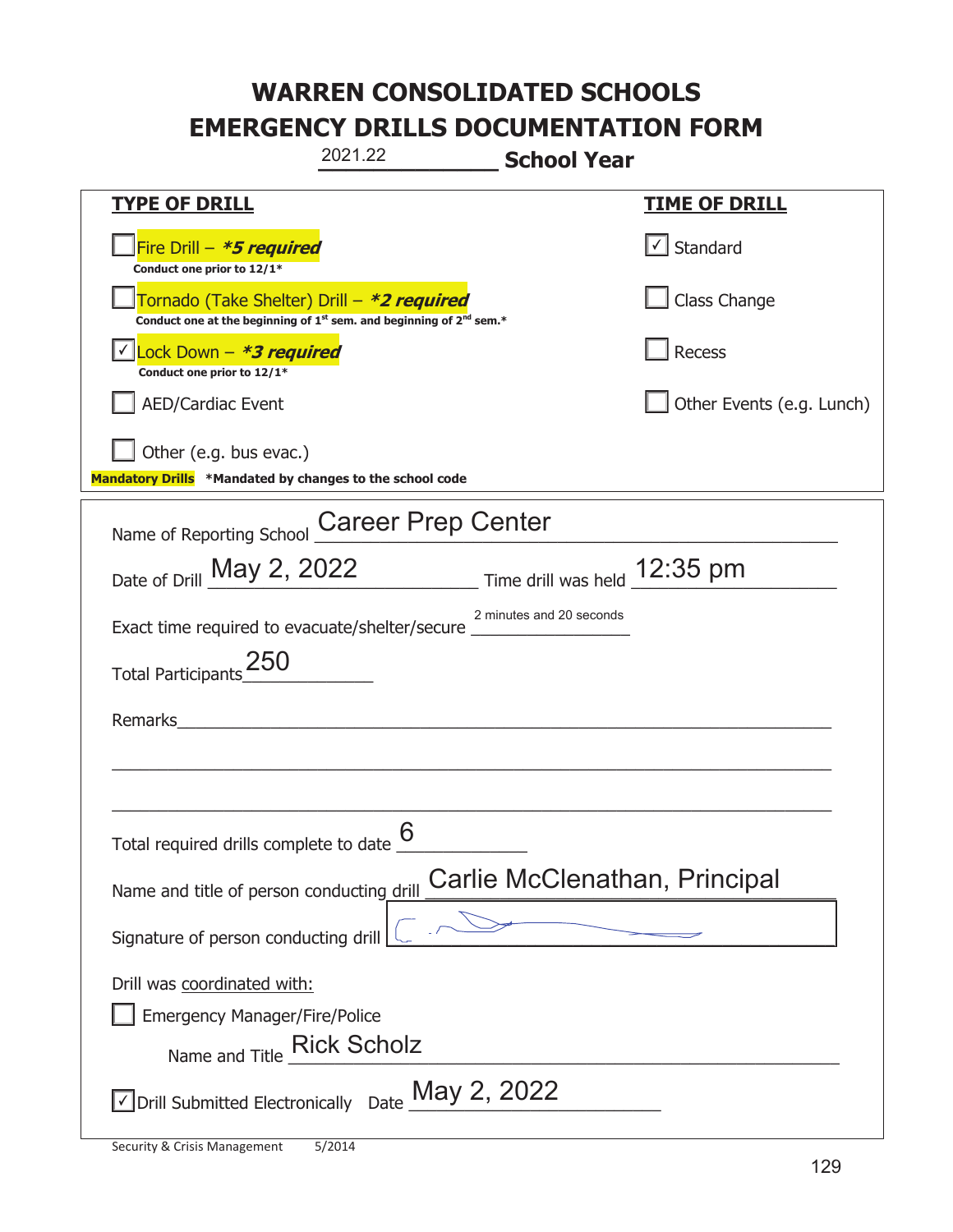|                                                                                                   | 2021.22                                                                                     | <b>School Year</b>            |
|---------------------------------------------------------------------------------------------------|---------------------------------------------------------------------------------------------|-------------------------------|
| <b>TYPE OF DRILL</b>                                                                              |                                                                                             | <u>TIME OF DRILL</u>          |
| Fire Drill - *5 required<br>Conduct one prior to 12/1*                                            |                                                                                             | Standard                      |
| Tornado (Take Shelter) Drill – *2 required                                                        | Conduct one at the beginning of 1 <sup>st</sup> sem. and beginning of 2 <sup>nd</sup> sem.* | Class Change                  |
| Lock Down - *3 required<br>Conduct one prior to 12/1*                                             |                                                                                             | <b>Recess</b>                 |
| AED/Cardiac Event                                                                                 |                                                                                             | Other Events (e.g. Lunch)     |
| Other (e.g. bus evac.)<br>Mandatory Drills *Mandated by changes to the school code                |                                                                                             |                               |
| Name of Reporting School                                                                          | <b>Career Prep Center</b>                                                                   |                               |
| Date of Drill May 2, 2022                                                                         |                                                                                             | Time drill was held 9:50am    |
| Exact time required to evacuate/shelter/secure _                                                  |                                                                                             | 2 minutes and 18 seconds      |
| <b>Total Participants</b>                                                                         |                                                                                             |                               |
| Remarks                                                                                           |                                                                                             |                               |
|                                                                                                   |                                                                                             |                               |
| Total required drills complete to date                                                            | 5                                                                                           |                               |
| Name and title of person conducting drill                                                         |                                                                                             | Carlie McClenathan, Principal |
| Signature of person conducting drill                                                              |                                                                                             |                               |
| Drill was coordinated with:<br><b>Emergency Manager/Fire/Police</b><br>Name and Title Rick Scholz |                                                                                             |                               |
|                                                                                                   | $\vee$ Drill Submitted Electronically Date $\frac{\text{May 2, 2022}}{}$                    |                               |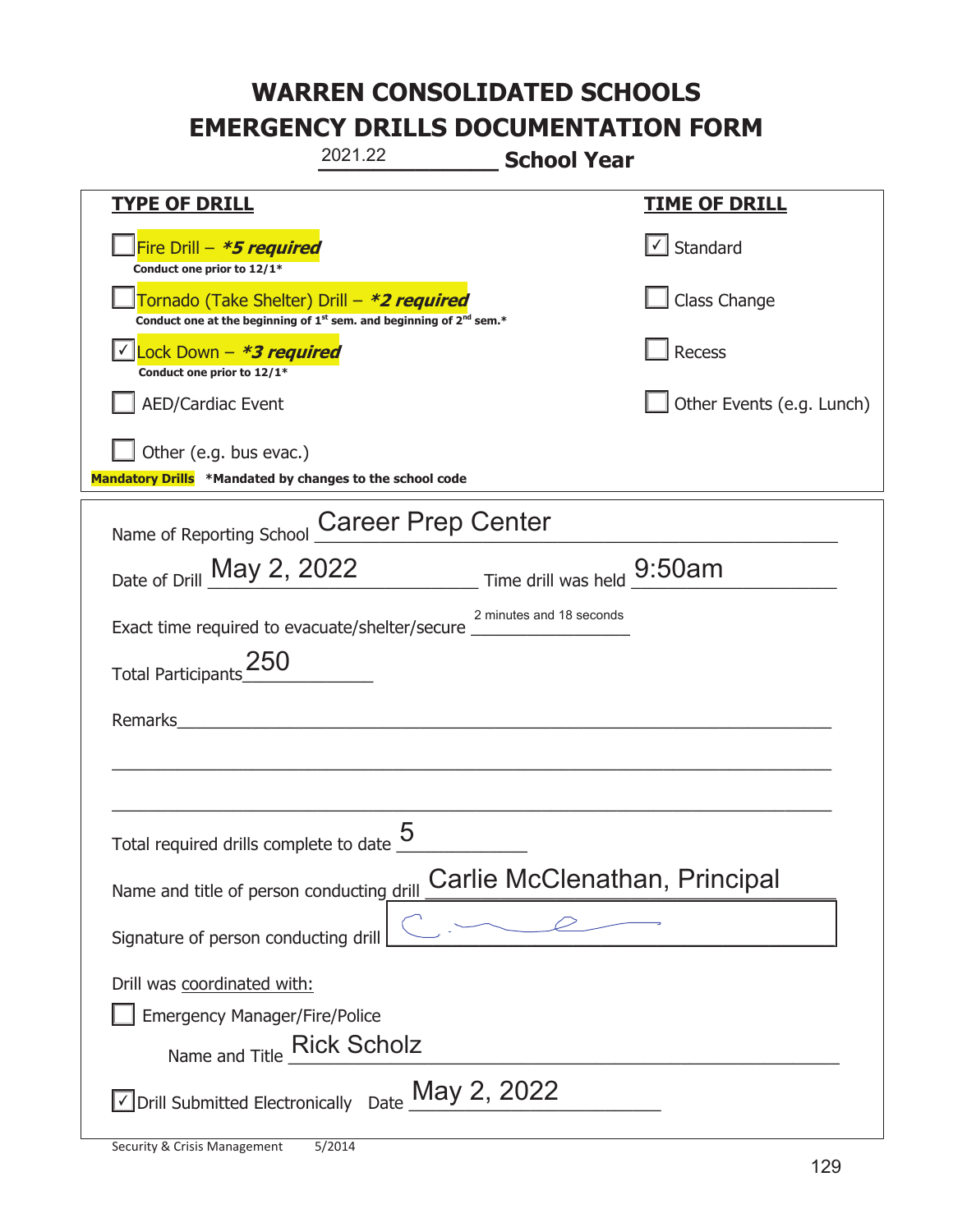# **WARREN CONSOLIDATED SCHOOLS**

**EMERGENCY DRILLS DOCUMENTATION FORM** 

**\_\_\_\_\_\_\_\_\_\_\_\_\_ School Year**  21/22

| <u>TYPE OF DRILL</u>                                                                                                                      | <b>TIME OF DRILL</b>              |
|-------------------------------------------------------------------------------------------------------------------------------------------|-----------------------------------|
| Fire Drill - *5 required<br>Conduct one prior to 12/1*                                                                                    | $\lfloor \angle \rfloor$ Standard |
| Tornado (Take Shelter) Drill – *2 required<br>Conduct one at the beginning of 1 <sup>st</sup> sem. and beginning of 2 <sup>nd</sup> sem.* | Class Change                      |
| <u>  Y <mark>Lock Down – <b><i>*3 required</i></b></mark></u><br>Conduct one prior to 12/1*                                               | Recess                            |
| <b>AED/Cardiac Event</b>                                                                                                                  | Other Events (e.g. Lunch)         |
| Other (e.g. bus evac.)                                                                                                                    |                                   |
| Mandatory Drills *Mandated by changes to the school code                                                                                  |                                   |
| <b>Career Prep Center</b><br>Name of Reporting School                                                                                     |                                   |
| Date of Drill May 2, 2022                                                                                                                 | Time drill was held 7:05 am       |
| Exact time required to evacuate/shelter/secure _____________                                                                              | 1 minute and 48 seconds           |
| <b>Total Participants</b>                                                                                                                 |                                   |
| Remarks                                                                                                                                   |                                   |
|                                                                                                                                           |                                   |
|                                                                                                                                           |                                   |
| Total required drills complete to date                                                                                                    |                                   |
| Name and title of person conducting drill                                                                                                 | Carlie McClenathan, Principal     |
| Signature of person conducting drill                                                                                                      |                                   |
| Drill was coordinated with:                                                                                                               |                                   |
| <b>Emergency Manager/Fire/Police</b>                                                                                                      |                                   |
| Name and Title Rick Scholz                                                                                                                |                                   |
| $\vee$ Drill Submitted Electronically Date $\mathop{\text{May}}$ 2, 2022                                                                  |                                   |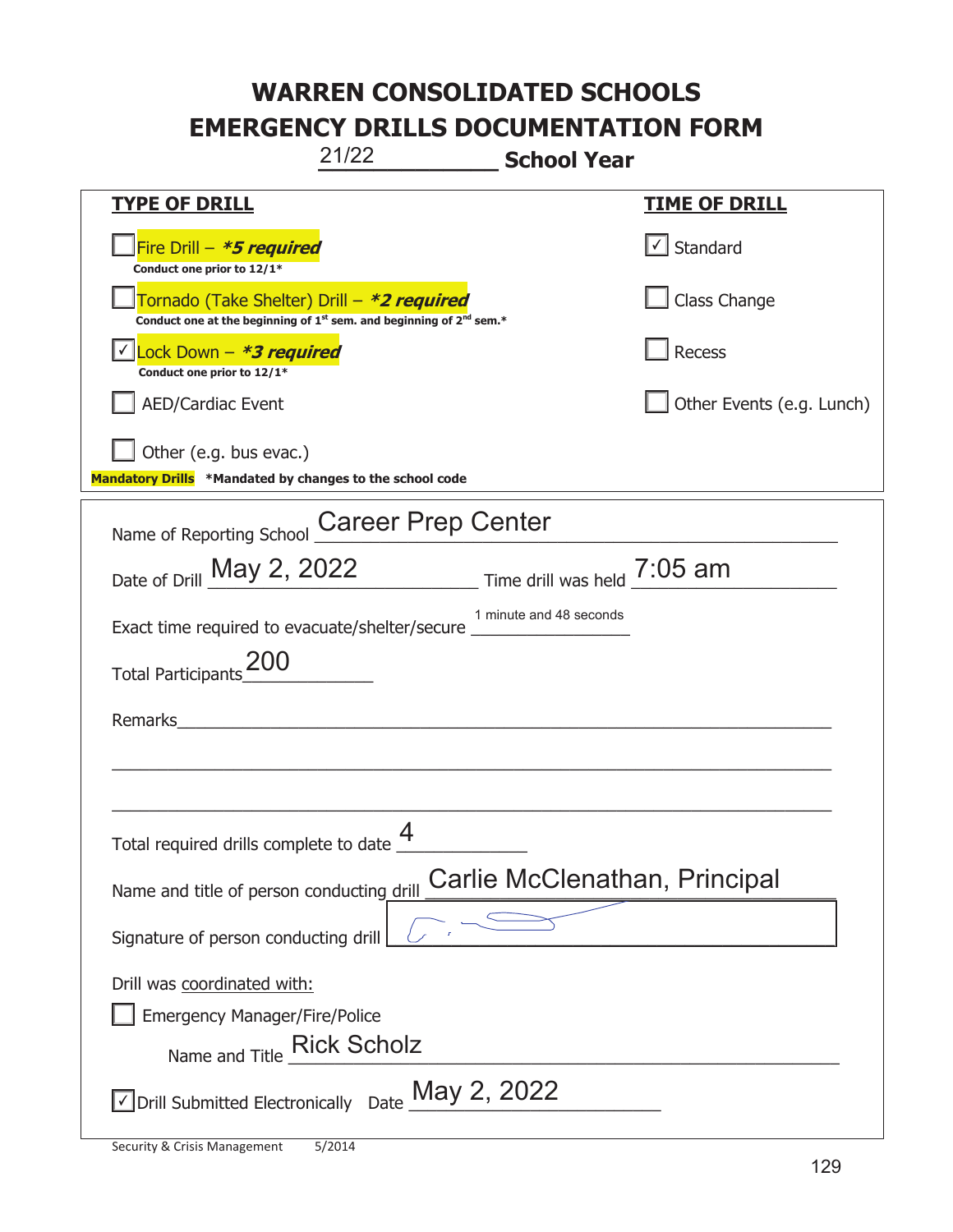|                                                                                    | 2021/22                                                                                     | <b>School Year</b>          |                               |
|------------------------------------------------------------------------------------|---------------------------------------------------------------------------------------------|-----------------------------|-------------------------------|
| <u>TYPE OF DRILL</u>                                                               |                                                                                             |                             | <b>TIME OF DRILL</b>          |
| Fire Drill - *5 required<br>Conduct one prior to 12/1*                             |                                                                                             |                             | Standard                      |
| Tornado (Take Shelter) Drill – *2 required                                         | Conduct one at the beginning of 1 <sup>st</sup> sem. and beginning of 2 <sup>nd</sup> sem.* |                             | Class Change                  |
| Lock Down – <i>*<b>3 required</b></i><br>Conduct one prior to 12/1*                |                                                                                             |                             | <b>Recess</b>                 |
| <b>AED/Cardiac Event</b>                                                           |                                                                                             |                             | Other Events (e.g. Lunch)     |
| Other (e.g. bus evac.)<br>Mandatory Drills *Mandated by changes to the school code |                                                                                             |                             |                               |
| Name of Reporting School                                                           | <b>Career Prep Center</b>                                                                   |                             |                               |
| Date of Drill April 28, 2022                                                       |                                                                                             | Time drill was held 12:30pm |                               |
| Exact time required to evacuate/shelter/secure                                     |                                                                                             | 2 minutes and 46 seconds    |                               |
| <b>Total Participants</b>                                                          |                                                                                             |                             |                               |
| Remarks                                                                            |                                                                                             |                             |                               |
|                                                                                    |                                                                                             |                             |                               |
|                                                                                    |                                                                                             |                             |                               |
| Total required drills complete to date $\frac{5}{2}$                               |                                                                                             |                             |                               |
| Name and title of person conducting drill                                          |                                                                                             |                             | Carlie McClenathan, Principal |
| Signature of person conducting drill                                               |                                                                                             |                             |                               |
| Drill was coordinated with:<br><b>Emergency Manager/Fire/Police</b>                | Name and Title Rick Scholz, Director of Security                                            |                             |                               |
| $\sqrt{\ }$ Drill Submitted Electronically Date $\sqrt{\ }$ April 28, 2022         |                                                                                             |                             |                               |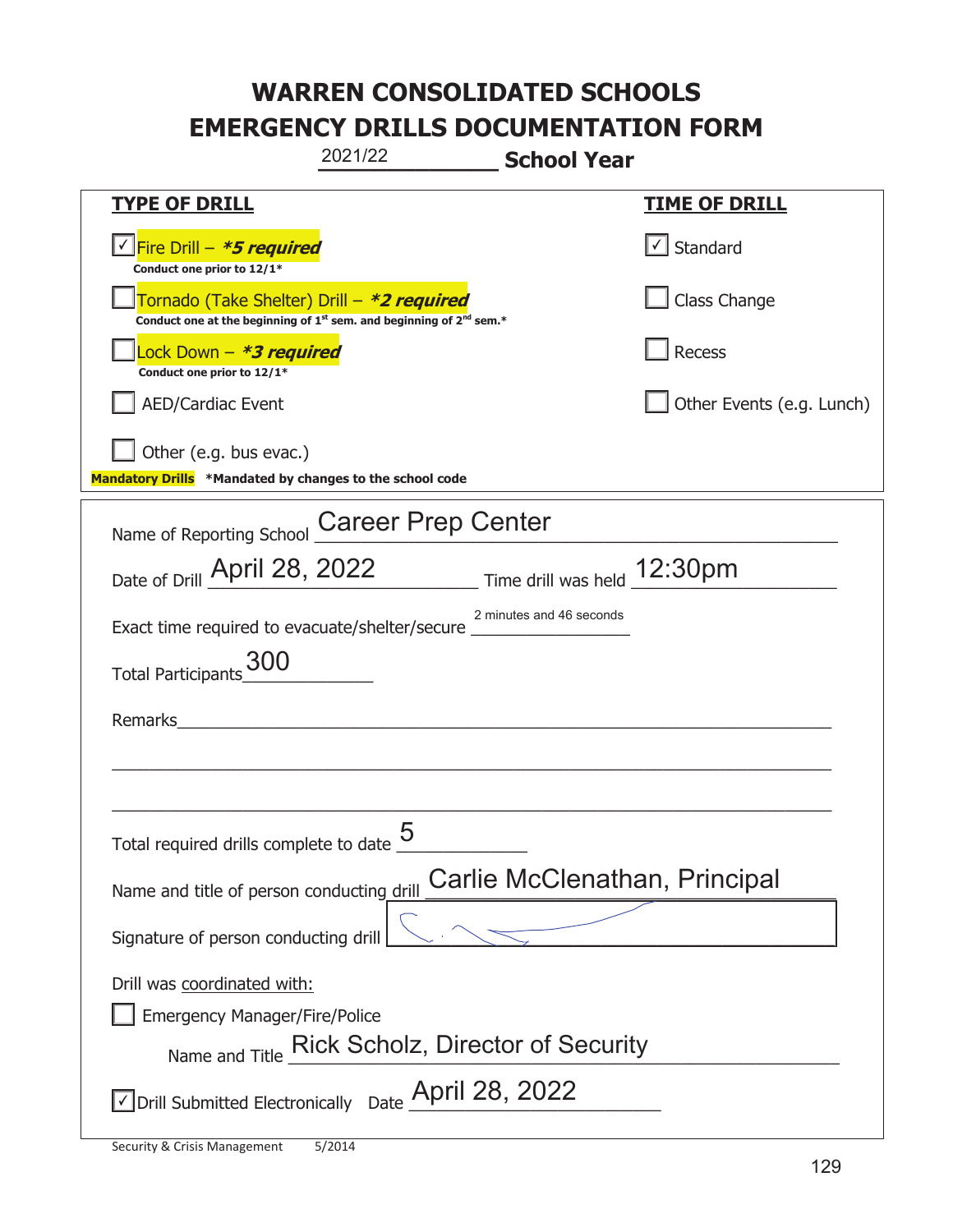|                                                                                                   | 21.22                                                                                       | <b>School Year</b>        |                               |
|---------------------------------------------------------------------------------------------------|---------------------------------------------------------------------------------------------|---------------------------|-------------------------------|
| <b>TYPE OF DRILL</b>                                                                              |                                                                                             |                           | <b>TIME OF DRILL</b>          |
| Fire Drill - *5 required<br>Conduct one prior to 12/1*                                            |                                                                                             |                           | Standard                      |
| Tornado (Take Shelter) Drill – *2 required                                                        | Conduct one at the beginning of 1 <sup>st</sup> sem. and beginning of 2 <sup>nd</sup> sem.* |                           | Class Change                  |
| Lock Down $-$ *3 required<br>Conduct one prior to 12/1*                                           |                                                                                             |                           | Recess                        |
| <b>AED/Cardiac Event</b>                                                                          |                                                                                             |                           | Other Events (e.g. Lunch)     |
| Other (e.g. bus evac.)<br>Mandatory Drills *Mandated by changes to the school code                |                                                                                             |                           |                               |
| Name of Reporting School                                                                          | <b>Career Prep Center</b>                                                                   |                           |                               |
| Date of Drill April 18, 2022                                                                      |                                                                                             | Time drill was held 11 am |                               |
| Exact time required to evacuate/shelter/secure 4 minutes                                          |                                                                                             |                           |                               |
| <b>Total Participants</b>                                                                         |                                                                                             |                           |                               |
| Remarks                                                                                           |                                                                                             |                           |                               |
|                                                                                                   |                                                                                             |                           |                               |
| Total required drills complete to date $\frac{0}{2}$                                              | 3                                                                                           |                           |                               |
| Name and title of person conducting drill                                                         |                                                                                             |                           | Carlie McClenathan, Principal |
| Signature of person conducting drill                                                              |                                                                                             |                           |                               |
| Drill was coordinated with:<br><b>Emergency Manager/Fire/Police</b><br>Name and Title Rick Scholz |                                                                                             |                           |                               |
| $\sqrt{\ }$ Drill Submitted Electronically Date $\_$ April 18, 2022                               |                                                                                             |                           |                               |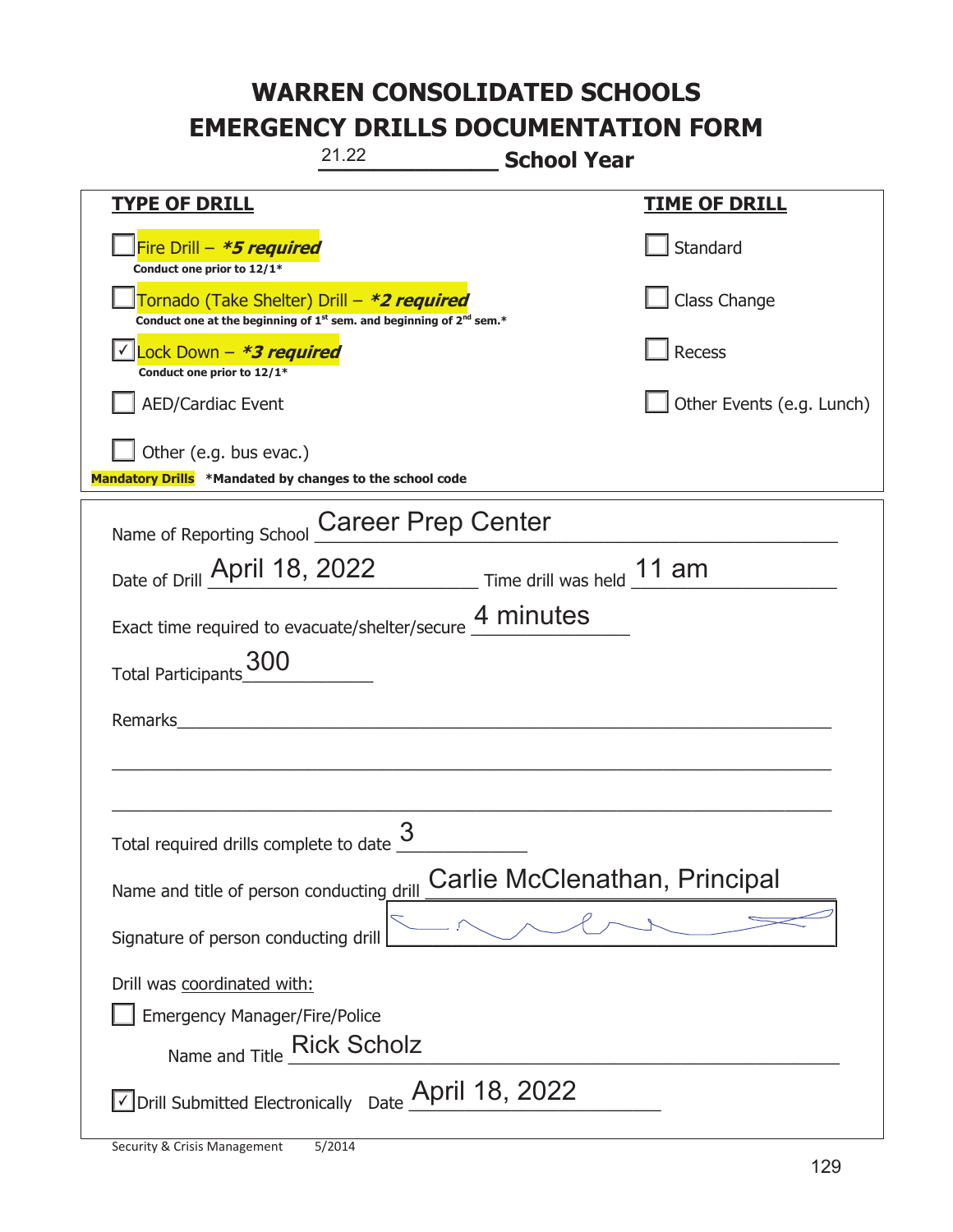|                                                                                                   | 2021/22                                                                                     | <b>School Year</b>          |                           |
|---------------------------------------------------------------------------------------------------|---------------------------------------------------------------------------------------------|-----------------------------|---------------------------|
| <u>TYPE OF DRILL</u>                                                                              |                                                                                             |                             | <u>TIME OF DRILL</u>      |
| Fire Drill - *5 required<br>Conduct one prior to 12/1*                                            |                                                                                             |                             | Standard                  |
| Tornado (Take Shelter) Drill - *2 required                                                        | Conduct one at the beginning of 1 <sup>st</sup> sem. and beginning of 2 <sup>nd</sup> sem.* |                             | Class Change              |
| Lock Down - *3 required<br>Conduct one prior to 12/1*                                             |                                                                                             |                             | <b>Recess</b>             |
| AED/Cardiac Event                                                                                 |                                                                                             |                             | Other Events (e.g. Lunch) |
| Other (e.g. bus evac.)<br>Mandatory Drills *Mandated by changes to the school code                |                                                                                             |                             |                           |
| Name of Reporting School                                                                          | <b>CPC</b>                                                                                  |                             |                           |
| Date of Drill March 24, 2022                                                                      |                                                                                             | Time drill was held 12:45pm |                           |
| Exact time required to evacuate/shelter/secure                                                    |                                                                                             | 1 minutes and 46 seconds    |                           |
| Total Participants 300                                                                            |                                                                                             |                             |                           |
| Remarks                                                                                           |                                                                                             |                             |                           |
|                                                                                                   |                                                                                             |                             |                           |
| Total required drills complete to date                                                            |                                                                                             |                             |                           |
| Name and title of person conducting drill                                                         |                                                                                             | C. McClenathan, Principal   |                           |
| Signature of person conducting drill                                                              |                                                                                             |                             |                           |
| Drill was coordinated with:<br><b>Emergency Manager/Fire/Police</b><br>Name and Title Rick Scholz |                                                                                             |                             |                           |
| √ Drill Submitted Electronically                                                                  | Date                                                                                        | March 24, 2022              |                           |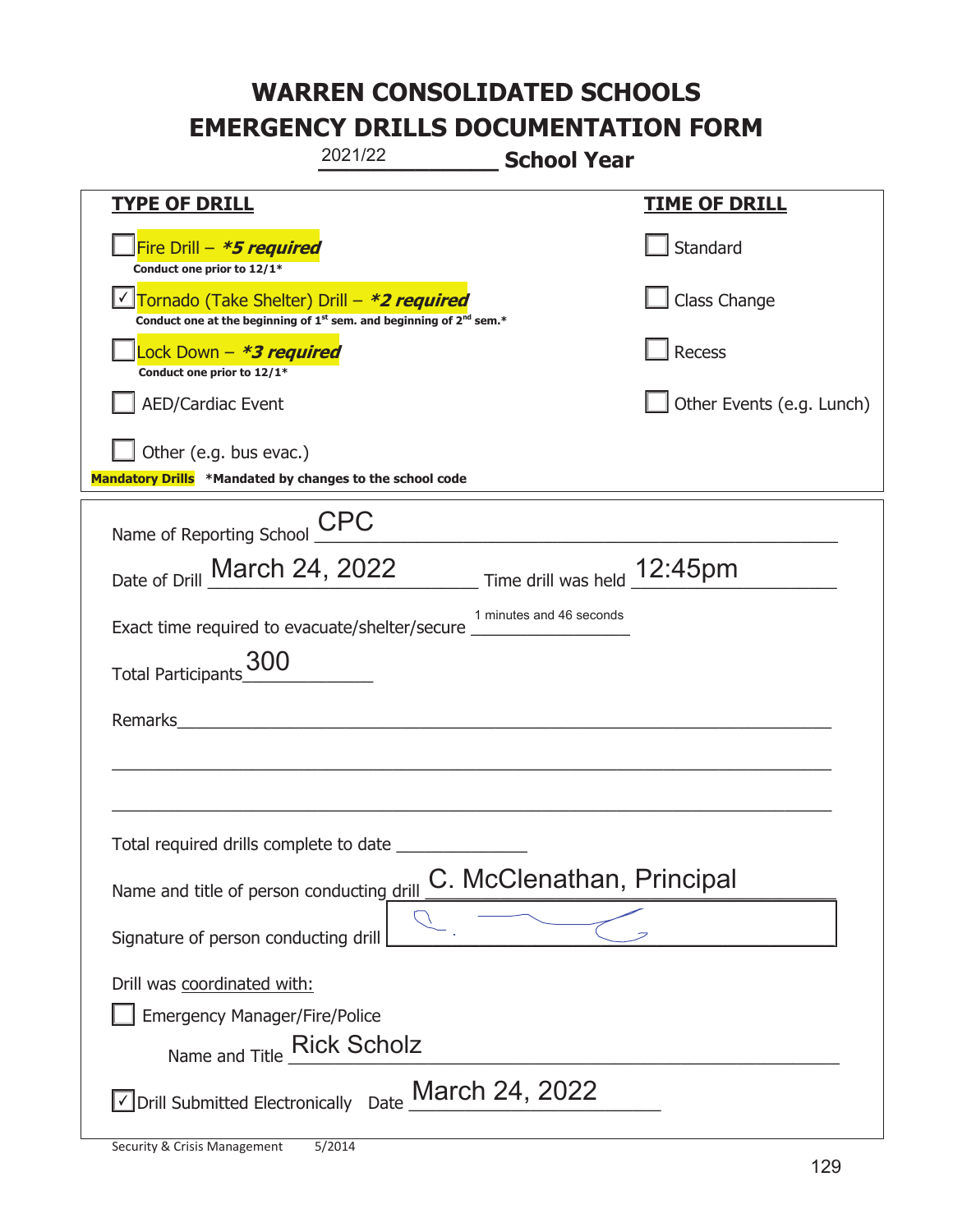| 21/22                                                                                                                                     | <b>School Year</b>                      |
|-------------------------------------------------------------------------------------------------------------------------------------------|-----------------------------------------|
| <b>TYPE OF DRILL</b>                                                                                                                      | <u>TIME OF DRILL</u>                    |
| Conduct one prior to 12/1*                                                                                                                | $\cup$ Standard                         |
| Tornado (Take Shelter) Drill – *2 required<br>Conduct one at the beginning of 1 <sup>st</sup> sem. and beginning of 2 <sup>nd</sup> sem.* | Class Change                            |
| Lock Down - *3 required<br>Conduct one prior to 12/1*                                                                                     | Recess                                  |
| <b>AED/Cardiac Event</b>                                                                                                                  | Other Events (e.g. Lunch)               |
| Other (e.g. bus evac.)<br>Mandatory Drills *Mandated by changes to the school code                                                        |                                         |
| <b>CPC</b><br>Name of Reporting School                                                                                                    |                                         |
| Date of Drill 2/16/22                                                                                                                     | $\_$ Time drill was held $_{\_}$ $8:15$ |
| Exact time required to evacuate/shelter/secure $8:17$                                                                                     |                                         |
| Total Participants_295                                                                                                                    |                                         |
| Drill conducted without issue.<br>Remarks                                                                                                 |                                         |
|                                                                                                                                           |                                         |
|                                                                                                                                           |                                         |
| $\boldsymbol{\mathsf{P}}$<br>Total required drills complete to date $\frac{1}{\cdot}$                                                     |                                         |
| Name and title of person conducting drill                                                                                                 | <b>Chris Shepard Interim Principal</b>  |
| Signature of person conducting drill                                                                                                      |                                         |
| Drill was coordinated with:                                                                                                               |                                         |
| <b>Emergency Manager/Fire/Police</b>                                                                                                      |                                         |
|                                                                                                                                           |                                         |
|                                                                                                                                           |                                         |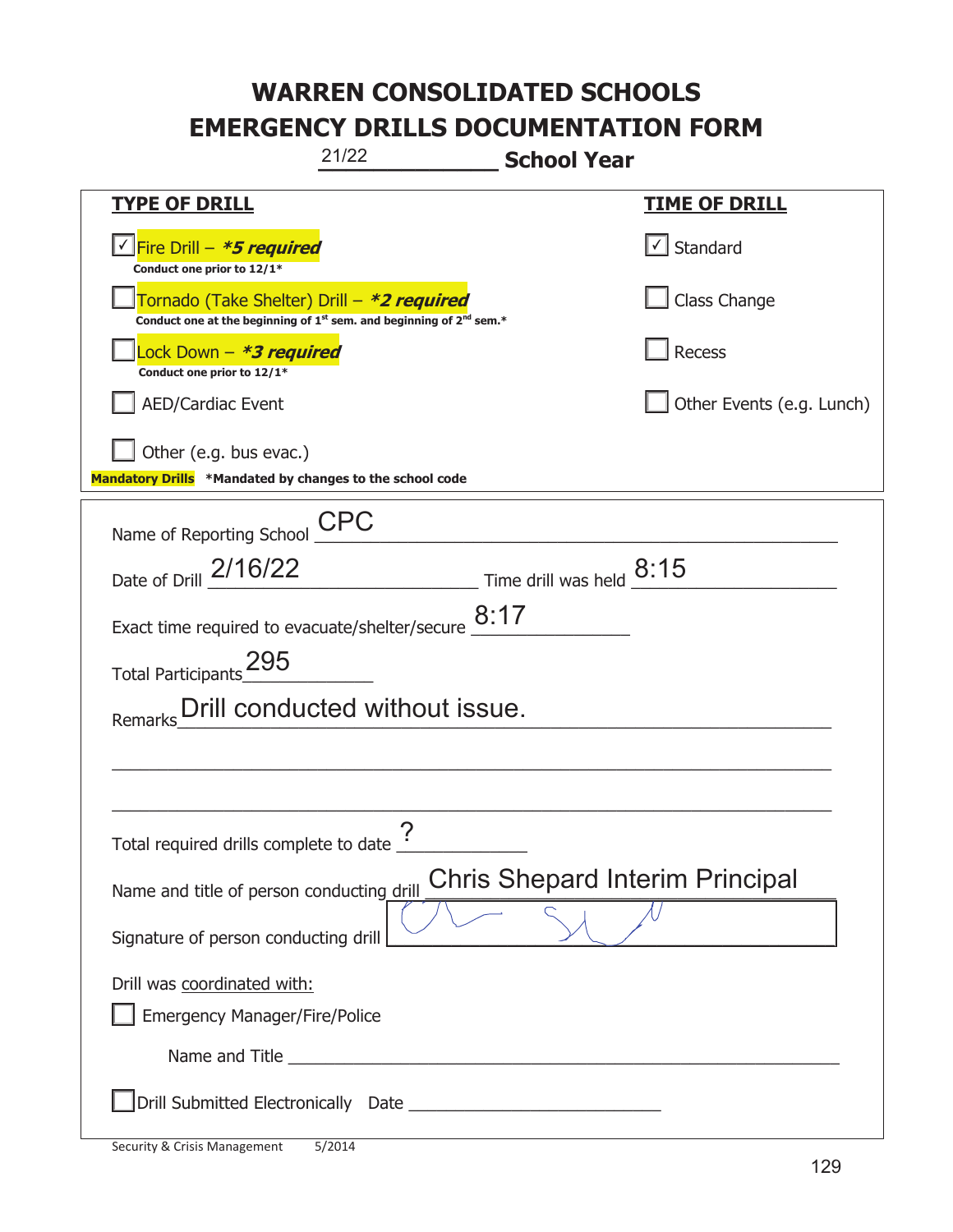| 21/22<br><b>School Year</b>                                                                                                               |                                                                   |  |
|-------------------------------------------------------------------------------------------------------------------------------------------|-------------------------------------------------------------------|--|
| <b>TYPE OF DRILL</b>                                                                                                                      | <u>TIME OF DRILL</u>                                              |  |
| Fire Drill - *5 required<br>Conduct one prior to 12/1*                                                                                    | √ Standard                                                        |  |
| Tornado (Take Shelter) Drill - *2 required<br>Conduct one at the beginning of 1 <sup>st</sup> sem. and beginning of 2 <sup>nd</sup> sem.* | Class Change                                                      |  |
| Lock Down - <b>*3 required</b><br>Conduct one prior to 12/1*                                                                              | <b>Recess</b>                                                     |  |
| <b>AED/Cardiac Event</b>                                                                                                                  | Other Events (e.g. Lunch)                                         |  |
| Other (e.g. bus evac.)<br>Mandatory Drills *Mandated by changes to the school code                                                        |                                                                   |  |
| <b>Career Prep Center</b><br>Name of Reporting School                                                                                     |                                                                   |  |
| Date of Drill 1/25/22                                                                                                                     | $\frac{10.05}{1000}$ Time drill was held $\frac{10.05}{1000}$     |  |
| Exact time required to evacuate/shelter/secure 10:10                                                                                      |                                                                   |  |
| 310<br><b>Total Participants</b>                                                                                                          |                                                                   |  |
| Remarks                                                                                                                                   | Drill went according to plan. Staff reported to designated areas. |  |
|                                                                                                                                           |                                                                   |  |
|                                                                                                                                           |                                                                   |  |
| っ<br>Total required drills complete to date                                                                                               |                                                                   |  |
| Name and title of person conducting drill                                                                                                 | <b>Chris Shepard</b>                                              |  |
| Signature of person conducting drill                                                                                                      |                                                                   |  |
| Drill was coordinated with:                                                                                                               |                                                                   |  |
| <b>Emergency Manager/Fire/Police</b>                                                                                                      |                                                                   |  |
| Name and Title <b>Name and Title</b>                                                                                                      |                                                                   |  |
| $\le$ Drill Submitted Electronically Date $2/11/22$                                                                                       |                                                                   |  |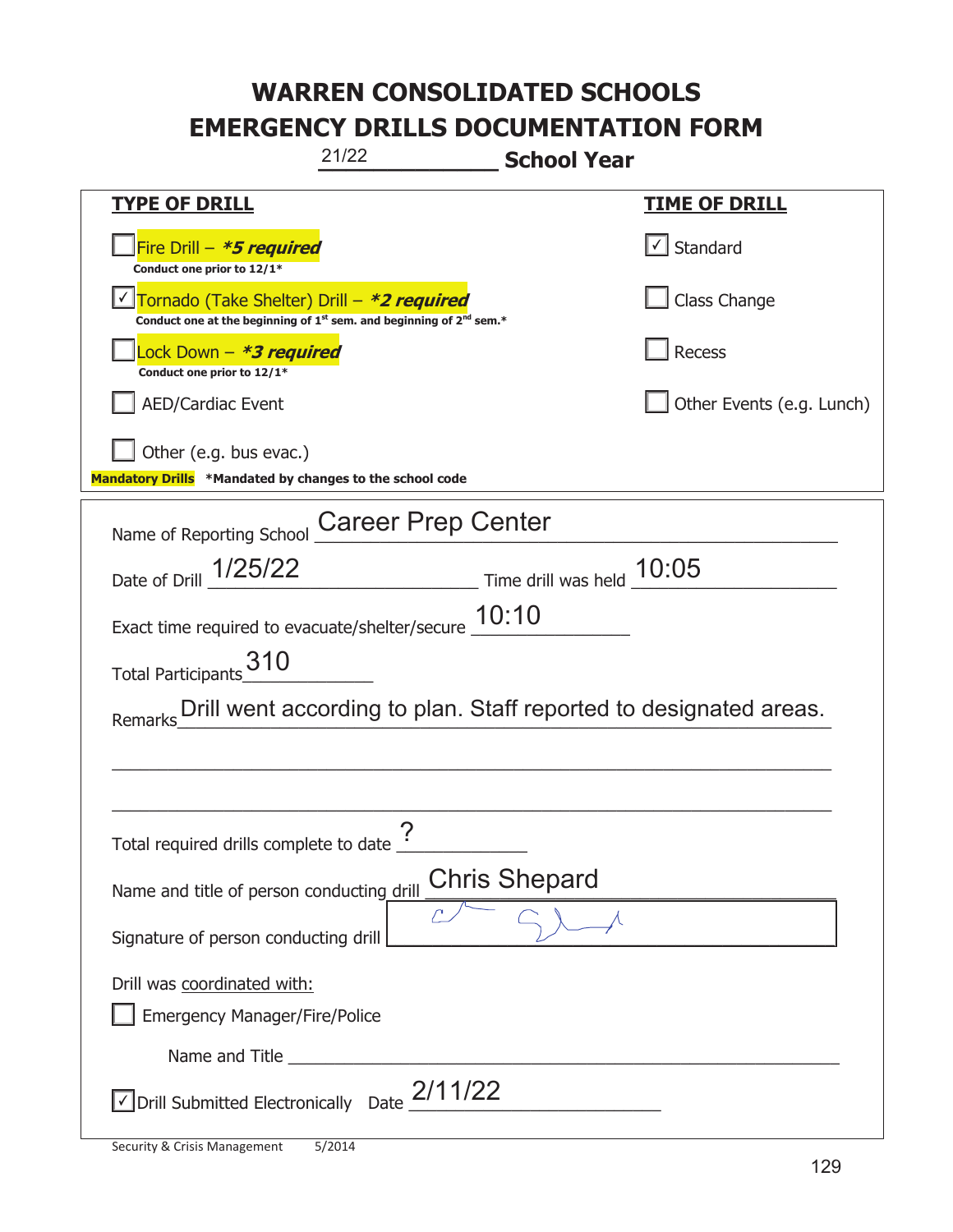| 21/22<br><b>School Year</b>                                                                                                               |                                        |  |
|-------------------------------------------------------------------------------------------------------------------------------------------|----------------------------------------|--|
| <b>TYPE OF DRILL</b>                                                                                                                      | <u>TIME OF DRILL</u>                   |  |
| Fire Drill - *5 required<br>Conduct one prior to 12/1*                                                                                    | √ Standard                             |  |
| Tornado (Take Shelter) Drill – *2 required<br>Conduct one at the beginning of $1^{st}$ sem. and beginning of $2^{nd}$ sem.*               | Class Change                           |  |
| Lock Down - *3 required<br>Conduct one prior to 12/1*                                                                                     | Recess                                 |  |
| <b>AED/Cardiac Event</b>                                                                                                                  | Other Events (e.g. Lunch)              |  |
| Other (e.g. bus evac.)<br>Mandatory Drills *Mandated by changes to the school code                                                        |                                        |  |
| Name of Reporting School Career Prep Center                                                                                               |                                        |  |
| $\frac{12:45}{\frac{1}{2}$ Time drill was held $\frac{12:45}{\frac{1}{2} \cdot \frac{1}{2} \cdot \frac{1}{2}}$<br>Date of Drill _01/20/22 |                                        |  |
| Exact time required to evacuate/shelter/secure $\underline{12:}50$                                                                        |                                        |  |
| Total Participants_235                                                                                                                    |                                        |  |
| Cone was moved several times . Drill went well.                                                                                           |                                        |  |
|                                                                                                                                           |                                        |  |
|                                                                                                                                           |                                        |  |
| 3<br>Total required drills complete to date                                                                                               |                                        |  |
| Name and title of person conducting drill                                                                                                 | <b>Chris Shepard-Interim Principal</b> |  |
| Signature of person conducting drill                                                                                                      |                                        |  |
| Drill was coordinated with:                                                                                                               |                                        |  |
| <b>Emergency Manager/Fire/Police</b>                                                                                                      |                                        |  |
| Name and Title Rick Scholz                                                                                                                |                                        |  |
| $\vee$ Drill Submitted Electronically Date $1/25/22$                                                                                      |                                        |  |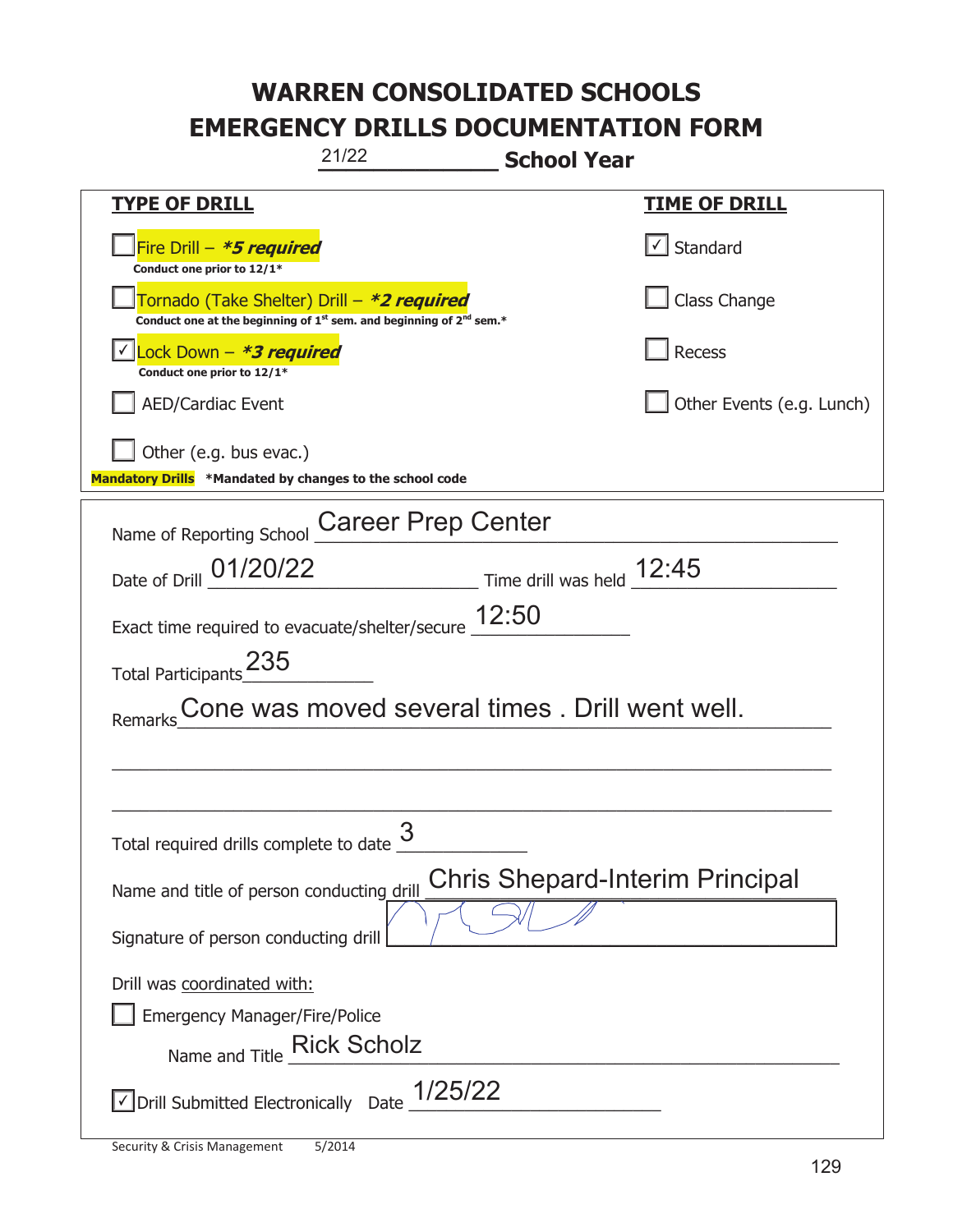| 2021/22                                                                                                                                   | <b>School Year</b>        |
|-------------------------------------------------------------------------------------------------------------------------------------------|---------------------------|
| <b>TYPE OF DRILL</b>                                                                                                                      | <b>TIME OF DRILL</b>      |
| <u> √ <mark>Fire Drill – <i>*<b>5 required</b></i></mark></u><br>Conduct one prior to 12/1*                                               | $\cup$ Standard           |
| Tornado (Take Shelter) Drill – *2 required<br>Conduct one at the beginning of 1 <sup>st</sup> sem. and beginning of 2 <sup>nd</sup> sem.* | Class Change              |
| Lock Down – <b>*3 required</b><br>Conduct one prior to 12/1*                                                                              | Recess                    |
| AED/Cardiac Event                                                                                                                         | Other Events (e.g. Lunch) |
| Other (e.g. bus evac.)<br>Mandatory Drills *Mandated by changes to the school code                                                        |                           |
| <b>Career Prep Center</b><br>Name of Reporting School                                                                                     |                           |
| Date of Drill 11/17/21                                                                                                                    |                           |
| Exact time required to evacuate/shelter/secure $\frac{3 \text{ mins}}{4}$                                                                 |                           |
| 140<br><b>Total Participants</b>                                                                                                          |                           |
| Students and staff evacuated without issue.                                                                                               |                           |
|                                                                                                                                           |                           |
|                                                                                                                                           |                           |
| Total required drills complete to date                                                                                                    |                           |
| Name and title of person conducting drill                                                                                                 | <b>Chris Shepard</b>      |
| Signature of person conducting drill                                                                                                      |                           |
| Drill was coordinated with:                                                                                                               |                           |
| $\sqrt{\phantom{a}}$ Emergency Manager/Fire/Police                                                                                        |                           |
| Name and Title <b>Example 2018</b> Name and Title <b>Example 2018</b>                                                                     |                           |
|                                                                                                                                           |                           |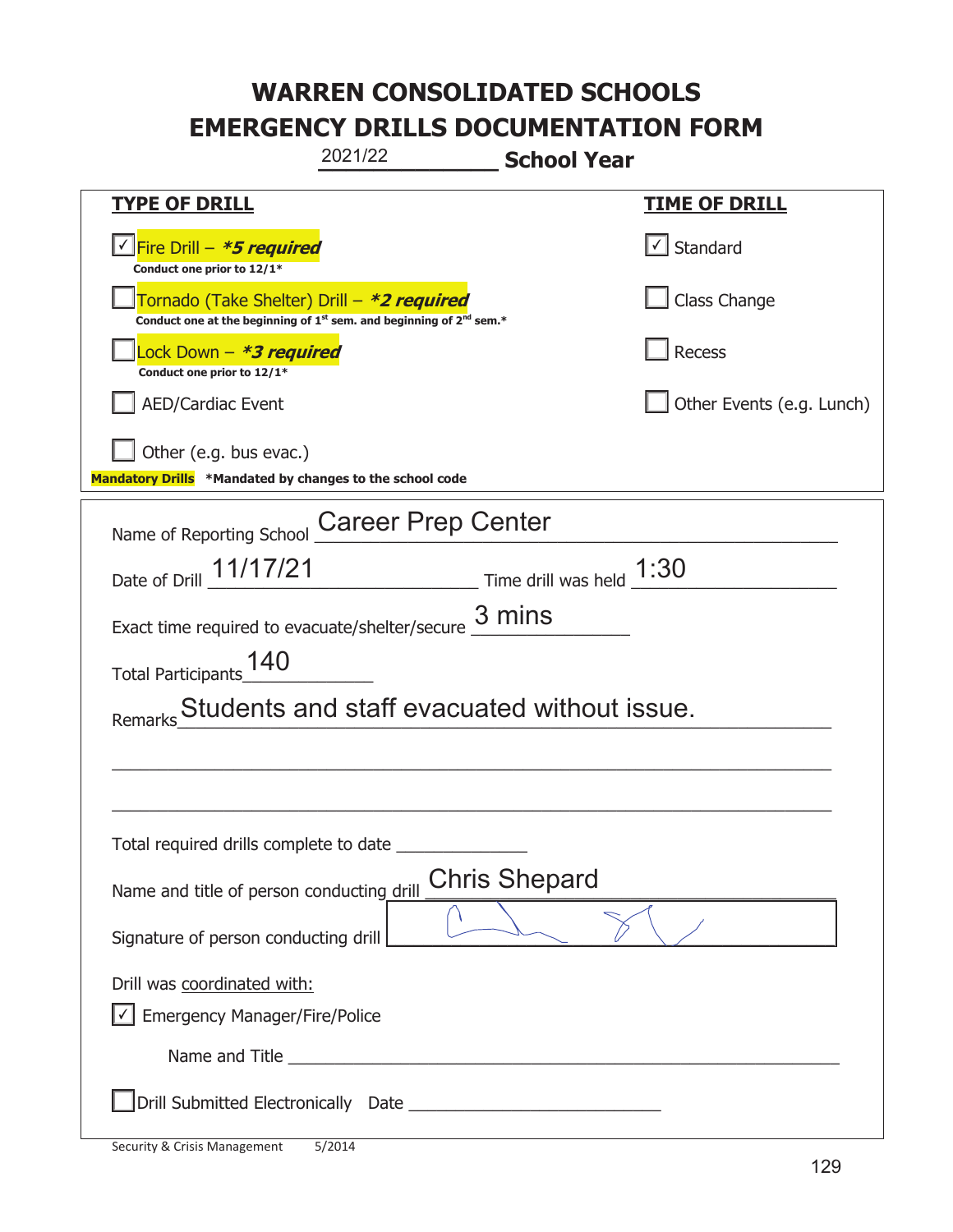# **WARREN CONSOLIDATED SCHOOLS**

**EMERGENCY DRILLS DOCUMENTATION FORM** 

**\_\_\_\_\_\_\_\_\_\_\_\_\_ School Year**  2021/2022

| <u>TYPE OF DRILL</u>                                                                                                        | <u>TIME OF DRILL</u>      |
|-----------------------------------------------------------------------------------------------------------------------------|---------------------------|
| Fire Drill - *5 required<br>Conduct one prior to 12/1*                                                                      | √ Standard                |
| Tornado (Take Shelter) Drill – *2 required<br>Conduct one at the beginning of $1^{st}$ sem. and beginning of $2^{nd}$ sem.* | Class Change              |
| Lock Down - *3 required<br>Conduct one prior to 12/1*                                                                       | Recess                    |
| <b>AED/Cardiac Event</b>                                                                                                    | Other Events (e.g. Lunch) |
| Other (e.g. bus evac.)<br>Mandatory Drills *Mandated by changes to the school code                                          |                           |
| <b>Career Prep Center</b><br>Name of Reporting School                                                                       |                           |
| Date of Drill 11-8-21<br>$\frac{8.02}{1}$ Time drill was held $\frac{8.02}{1}$ a.m                                          |                           |
| Exact time required to evacuate/shelter/secure $\frac{2/2}{2}$                                                              |                           |
| Total Participants                                                                                                          |                           |
| Staff handled the drill well.<br>Remarks                                                                                    |                           |
|                                                                                                                             |                           |
|                                                                                                                             |                           |
| Total required drills complete to date                                                                                      |                           |
| <b>Chris Shepard</b><br>Name and title of person conducting drill                                                           |                           |
| Qn<br>Signature of person conducting drill                                                                                  |                           |
| Drill was coordinated with:                                                                                                 |                           |
| <b>Emergency Manager/Fire/Police</b>                                                                                        |                           |
|                                                                                                                             |                           |
| $\sqrt{}$ Drill Submitted Electronically Date $\sqrt{11-8}$ -21                                                             |                           |